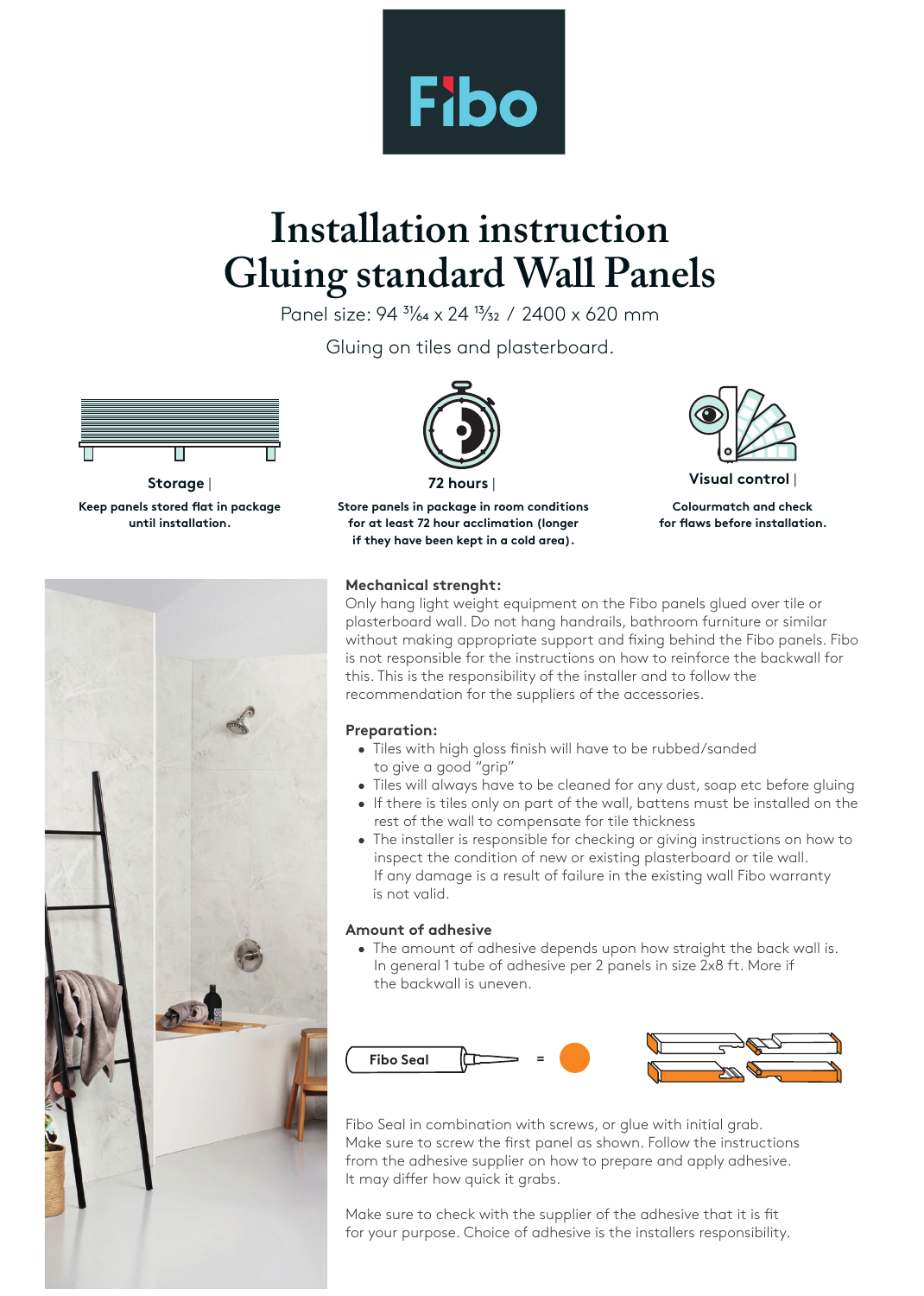



Cut to length and mitre corner 45°



Assembly order **Make sure walls and base are plum/level** Measure for length of base profile



Apply Fibo seal on the back of the base profile





Shim 1/8 inch between tub and base profile.







Attach base profile to the studs Hidden corner profile, screwpattern Leave 1/4 inch gap between corner profile and base profile







Clean cut panel no. 1 (left side) Dryfit panel, make sure it is plum and draw a line



Gluing pattern on wall panel no. 1 Tear of protection tape and install panel Countersink and attach with screw 4 inch



Apply Fibo Seal on cut surfaces



from the top and into the stud. The screw will be hidden with L-profile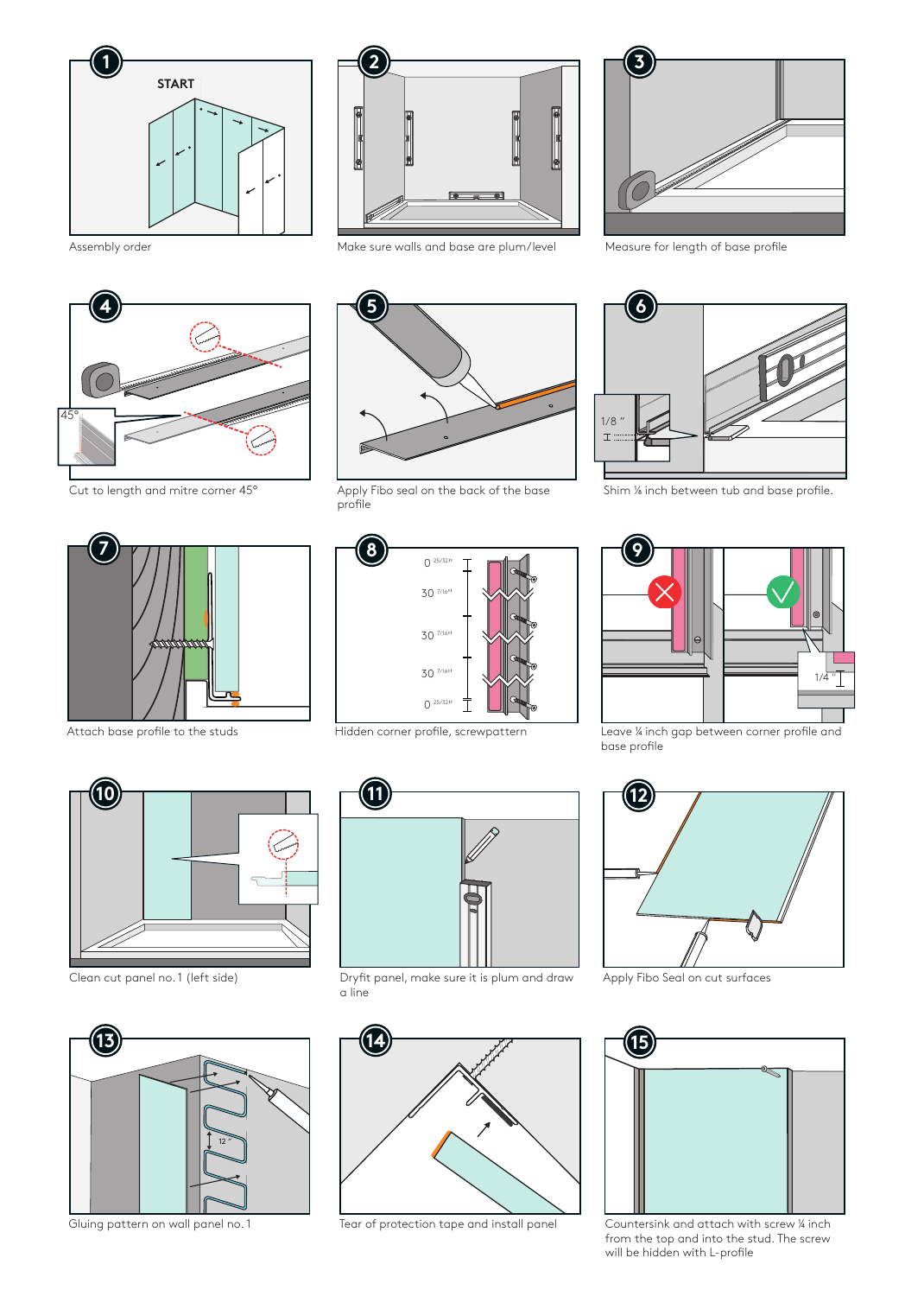

Next panel: Apply Fibo Seal in the Aqualock clik



Flip the corner profile, measure and cut panel. Dry fit before applying glue and Fibo .<br>Seal.



Measure last panel on return wall, cut to size, apply Fibo Seal on cut surfaces and attach to wall with glue



Apply Fibo Seal between panel and base profile, and between base profile and tray. Remove excess with Fibo Clean and sealing tool





Make sure that there is enough sealant coming out of the click when put together



Measure and cut first panel on return wall Apply glue on the wall, and Fibo Seal on cut



- 1. Spray with Fibo Clean
- 2. Remove with Fibo Sealing Tool
- 3. Finish with Fibo Wipes



surfaces



Clean with Fibo Wipes between panel and base profile, repeat between base profile and tray/bathtub



Use Fibo Wipes to clean the corner Apply Fibo Seal in corner and remove excess with Fibo Clean and Fibo Sealing Tool



Countersink and attach with screws into stud with maximum 1/4 inch from the edge. The screw will be hidden with L-profile





Install decorative L-shaped profile. Apply Fibo Seal in the profile and attach to wall